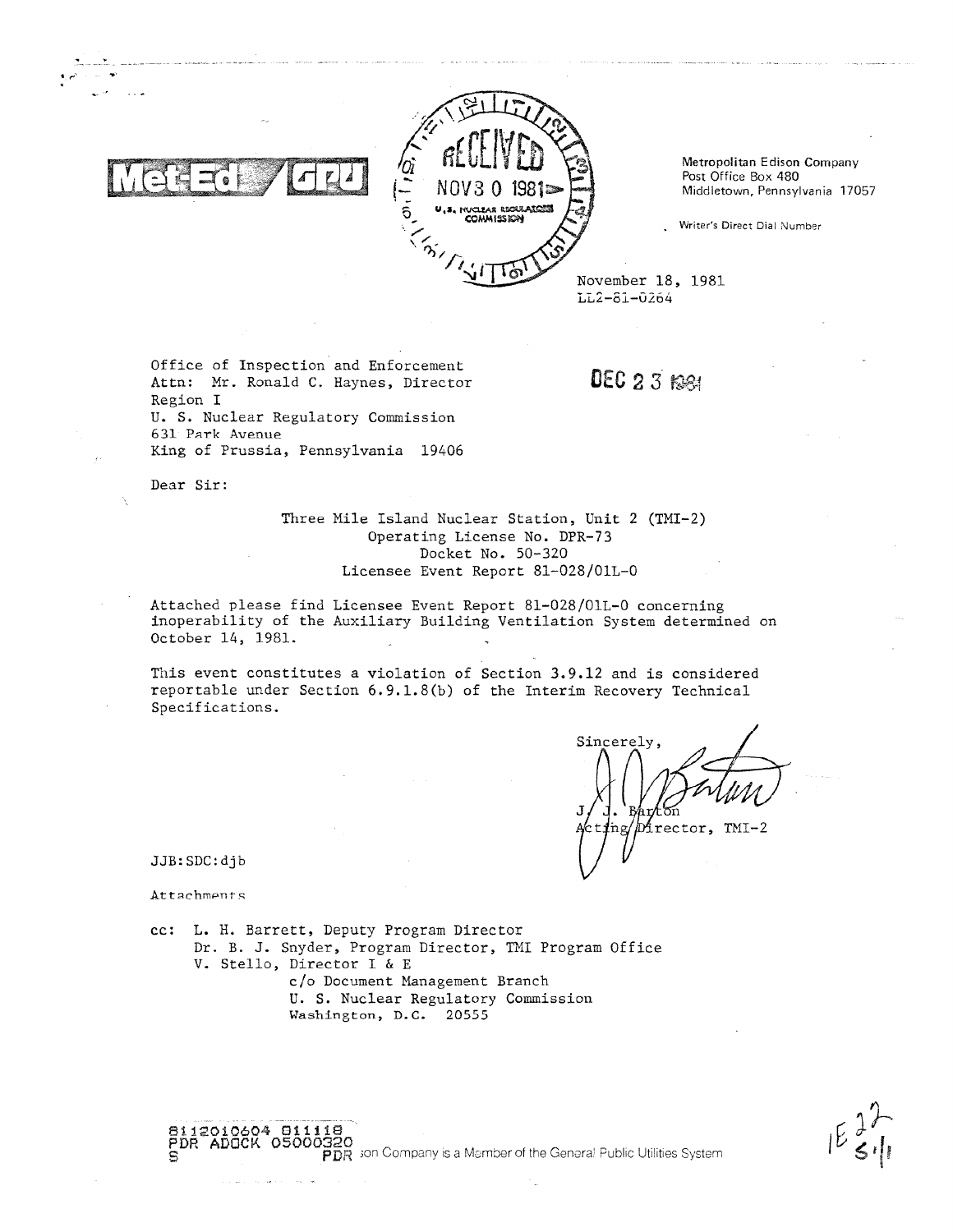| NRC-FORM 356                                                                                        |                                                                                                                                                                                                                                                                                      |                                                                         | <b>U.S. NUCLEAR REGULATORY COMMISSION</b>                                                                         |  |
|-----------------------------------------------------------------------------------------------------|--------------------------------------------------------------------------------------------------------------------------------------------------------------------------------------------------------------------------------------------------------------------------------------|-------------------------------------------------------------------------|-------------------------------------------------------------------------------------------------------------------|--|
| $(7-77)$                                                                                            | LICENSEE EVENT REPORT                                                                                                                                                                                                                                                                |                                                                         | Attachment 1                                                                                                      |  |
|                                                                                                     | CONTROL BLOCK:<br>(1)                                                                                                                                                                                                                                                                |                                                                         | LL2-81-0264<br>(PLEASE PRINT OR TYPE ALL REQUIRED INFORMATION)                                                    |  |
|                                                                                                     |                                                                                                                                                                                                                                                                                      | $0 0 0 - 0 0$<br>SENUMBER                                               |                                                                                                                   |  |
| CON'T<br>0<br>$\overline{2}$<br>$\Omega$                                                            | $\frac{0}{\text{DOCKET NUMSER}} \frac{1}{2} \frac{1}{10} \frac{1}{10} \frac{1}{10} \frac{1}{14} \frac{4}{18}$<br>SOURCE LL<br>$\epsilon$<br>EVENT DESCRIPTION AND PROBABLE CONSEQUENCES (10)<br>At 1630 hours on October 11, 1981, the Auxiliary Building exhaust flowrate decreased |                                                                         | $(8)$ $\boxed{1}$                                                                                                 |  |
| 3<br>0                                                                                              | approximately 7000 cfm and was not detected by the Control Room Operators $(CRO's)$ .                                                                                                                                                                                                |                                                                         |                                                                                                                   |  |
| After measurement of the A.B. ventilation flowrate on October 13, 1981, it was<br>4<br>$\Omega$     |                                                                                                                                                                                                                                                                                      |                                                                         |                                                                                                                   |  |
| 5<br>$\Omega$                                                                                       | determined the flow was 58,600 cfm. The A.B. ventilation system was declared                                                                                                                                                                                                         |                                                                         |                                                                                                                   |  |
| inoperable on October 14, 1981 at 0730 hours. This is a violation of Tech. Spec.<br>6               |                                                                                                                                                                                                                                                                                      |                                                                         |                                                                                                                   |  |
|                                                                                                     | 3.9.12 and is considered reportable under section $6.9.1.8(b)$ . This event had no                                                                                                                                                                                                   |                                                                         |                                                                                                                   |  |
| effect on the health and safety of the public.<br>8<br>0<br>80<br>8 9                               |                                                                                                                                                                                                                                                                                      |                                                                         |                                                                                                                   |  |
|                                                                                                     | <b>SYSTEM</b><br>CAUSE<br>CAUSE<br>CODE<br><b>SUBCODE</b><br>CODE<br>【13】<br>(12<br>SEQUENTIAL<br>REPORT NO.<br>EVENT YEAR<br>LER/RO<br>REPORT<br>17<br>8<br>NUMBER<br>26                                                                                                            | <b>COMPONENT CODE</b><br>18<br><b>OCCURRENCE</b><br>CODE                | COMP.<br>VALVE<br><b>SUBCODE</b><br><b>SUBCODE</b><br>(16<br><b>REVISION</b><br><b>REPORT</b><br>TYPE<br>NO.<br>0 |  |
|                                                                                                     | EFFECT<br><b>SHUTDOWN</b><br>ACTION FUTURE<br>TAKEN ACTION<br>HOURS $(22)$<br>ON PLANT<br>METHOD<br>(21)<br>0<br>$^{\circ}$<br>z<br>(19)<br>(18)<br>CAUSE DESCRIPTION AND CORRECTIVE ACTIONS (27)                                                                                    | NPRD-4<br>ATTACHMENT<br>SUBMITTED<br>FORM SUB.<br>$\Omega$<br>(23)<br>N | PRIME COMP.<br>COMPONENT<br><b>SUPPLIER</b><br>MANUFACTURER<br>(24)<br>(25                                        |  |
| Investigation revealed that one of two vortex dampers on each exhaust fan<br>$\circ$                |                                                                                                                                                                                                                                                                                      |                                                                         |                                                                                                                   |  |
|                                                                                                     | (AH-E-8A and 8B) had failed closed. One damper was repaired and the system                                                                                                                                                                                                           |                                                                         |                                                                                                                   |  |
| returned to service (with a change to the Operability Requirements issued by the<br>$1 \mid 2 \mid$ |                                                                                                                                                                                                                                                                                      |                                                                         |                                                                                                                   |  |
| $NRC$ ).<br>The second damper was repaired as of November 13, 1981.<br>$\overline{3}$               |                                                                                                                                                                                                                                                                                      |                                                                         |                                                                                                                   |  |
| $\overline{4}$<br>-1<br>8                                                                           | -9                                                                                                                                                                                                                                                                                   |                                                                         | 80                                                                                                                |  |
| 5.                                                                                                  | <b>FACILITY</b><br>(30)<br>OTHER STATUS<br>% POWER<br>STATUS<br>$\circ$<br>(29)<br>0.<br>$\circ$<br>Recovery Mode<br>X.<br>1(28)<br>13<br>45<br>12<br>44<br>10                                                                                                                       | METHOD OF<br>DISCOVERY<br>A (31)<br>Personnel Observation               | DISCOVERY DESCRIPTION (32)<br>80                                                                                  |  |
| 6                                                                                                   | CONTENT<br>ACTIVITY<br>AMOUNT OF ACTIVITY (35)<br>RELEASED OF RELEASE<br>N/A<br>Z<br>$Z \mid 34$<br>33)<br>10<br>44<br>9                                                                                                                                                             | 45                                                                      | LOCATION OF RELEASE (36)<br>N/A<br>80                                                                             |  |
|                                                                                                     | 11<br>PERSONNEL EXPOSURES<br>DESCRIPTION (39)<br><b>NUMBER</b><br>TYPE                                                                                                                                                                                                               |                                                                         |                                                                                                                   |  |
| $\overline{7}$                                                                                      | U<br>0<br>(38)<br>Ð<br>Z<br>9<br>11<br>12<br>13<br>PERSONNEL INJURIES                                                                                                                                                                                                                | N/A                                                                     | 80                                                                                                                |  |
| 8                                                                                                   | DESCRIPTION (41)<br><b>NUMBER</b><br>O<br>01<br>01<br>40<br>9<br>12<br>11                                                                                                                                                                                                            | N/A                                                                     | 80                                                                                                                |  |
| 9                                                                                                   | LOSS OF OR DAMAGE TO FACILITY (43)<br>TYPE<br>DESCRIPTION<br>N/A<br>Z<br>(42)                                                                                                                                                                                                        |                                                                         | À                                                                                                                 |  |
|                                                                                                     | 10<br>PUBLICITY<br>DESCRIPTION <sup>(45)</sup><br>ISSUED.                                                                                                                                                                                                                            | 8112010608 811118<br>PDR ADOCK 05000320                                 | 80<br>NRC USE ONLY                                                                                                |  |
| $\circ$                                                                                             | N/A<br>(44)<br>IN.<br>s<br>8 9<br>10<br>Steven D. Chaplin                                                                                                                                                                                                                            | PDR                                                                     | $7 - 92$<br>69<br>68<br>$80 \cdot 5$<br>948-8461<br>(717)                                                         |  |
|                                                                                                     |                                                                                                                                                                                                                                                                                      | PHONE.                                                                  | cod                                                                                                               |  |

e de la componentación de la componentación de la componentación de la componentación de la componentación de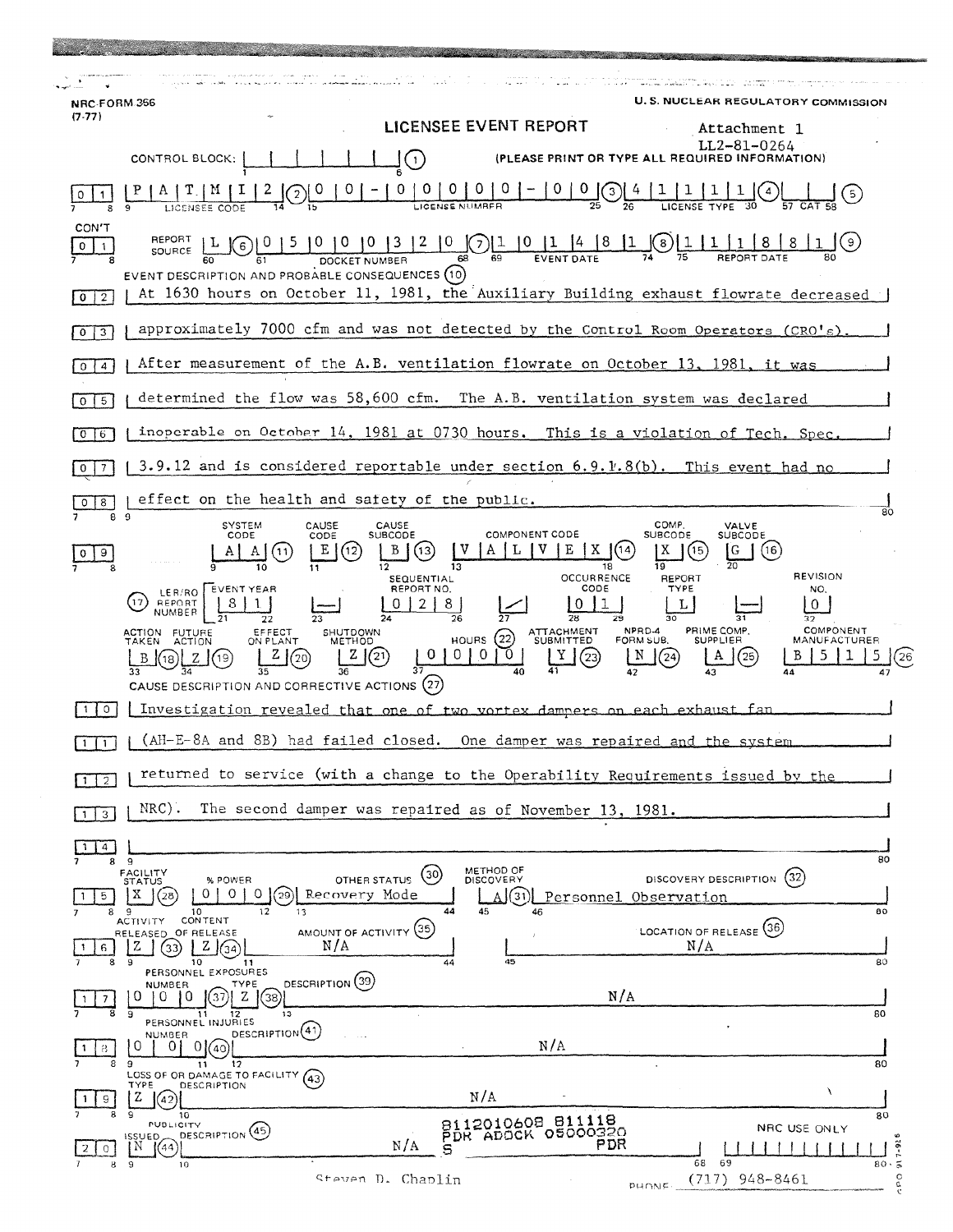Attachment <sup>2</sup> \_ LL2-81-0264 Page 1 of 2

# LICENSEE EVENT REPORT NARRATIVE REPORT TMI- II LER 81-028/D1L-0 EVENT DATE - October 14, 1981

#### I. **FXPLANATION OF OCCURRENCE**

.

 $\ddot{\phantom{0}}$ 

At 1630 hours on October 11, 1981, the Auxiliary Building Exhaust Flowrate decreased approximately 7000 cfm and the condition was not realized by the Control Room Operators (CRO's).

An engineer noting the decrease on October 13, 1981, informed Plant Engineering that apparently something had occurred to decrease the exhaust flowrate.

The engineer assumed the CRO's were aware of the flowrate and what it indicated since the flowrate is recorded once per shift by the CRO's. Measurement of the Auxiliary Building ventilation system flowrate was already scheduled by Plant Engineering for that night (October 13, 1981) so no further immediate action was taken. The flowrate as measured that night was 58,600 cfm. The Shift Foreman was informed of results at approximately 0730 hours on October 14, 1981 and it was decided the ventilation system was inoperable; therefore, movement of radioactive liquids and gasses within the Auxiliary Building was stopped as required by the action statement of Tech. Spec. 3.9. 12.

In retrospect, it was determined the action statement should have been complied with as of 1630 hours, October 11, 1981; therefore, the event was considered prompt reportable under Section  $6.8.1.8(b)$ as opposed to a thirty-day reportable event under Section  $6.9.1.9(b)$ of the Interim Recovery Tech. Specs.

This LER is similar to LER's  $81-26/33L-0/1$ ,  $81-21/03L-0$ , and  $80-22/$ 03L-0.

### II. CAUSE OF THE OCCURRENCE

Investigation revealed that one of the two vortex dampers on each exhaust fan (AH-E-8A and AH-E-8B) had failed closed. The vortex• damper on AH-E-8A was failed closed because a cotter pin had broken, allowing the controller to uncouple from the damper. The damper on AH-E-8B failed closed when the control linkage inside the damper housing separated. The linkage, a dual pitch threaded rod, apparently backed out of the threaded sockets. This failure is a repeat of the failure reported in LER 81-26.